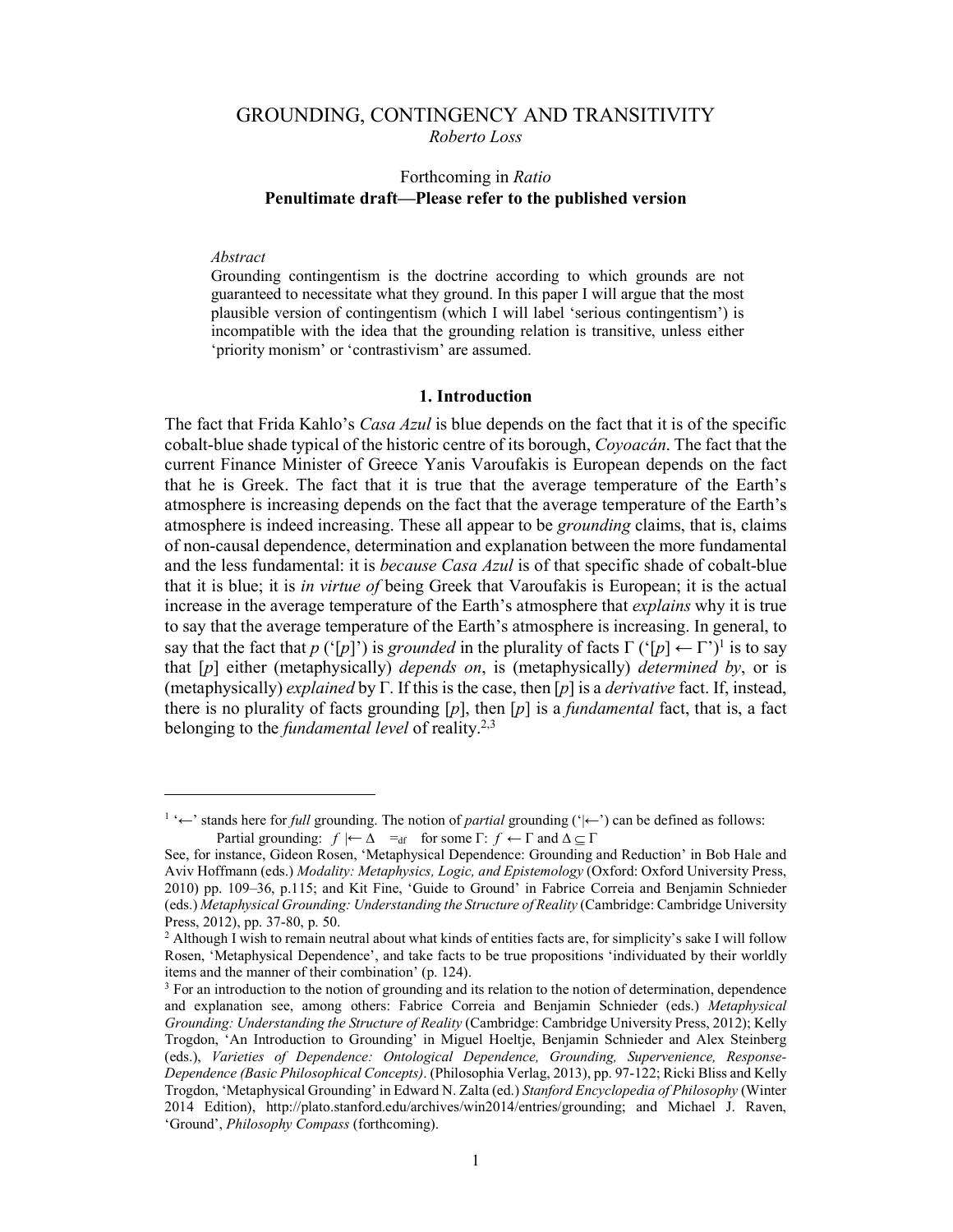The notion of metaphysical grounding lies at the centre of an intense discussion in the current debate in metaphysics. Among many others, the following is a list of questions that have attracted attention in the literature:

- (Q1) Do grounds necessitate what they ground?
- (Q2) Are universal or negative facts fundamental?
- (Q3) Is grounding transitive?
- (Q4) Is grounding a 'contrastive' notion?
- (Q5) Are the parts more fundamental than the whole they compose?

(Q1) concerns the so-called *Entailment Principle*:

**Entailment**: If  $[p] \leftarrow \Gamma$ , then  $\Box(\land \Gamma \supset p)$ (where  $\Delta \Gamma$  is the conjunction of all the propositions corresponding to facts in  $\Gamma$ )

*Necessitarians* hold that Entailment is valid and, thus, that (full) grounds necessitate what they ground. <sup>4</sup> For example: the existence of Socrates appears to ground and necessitate the existence of its singleton {Socrates}; the fact that this flag is red grounds and necessitates the fact that something is red; the fact that  $p$ , and the fact that  $q$  jointly ground and necessitate the fact that *p* & *q*. *Contingentists*, on the other hand, hold that Entailment admits of counterexamples. <sup>5</sup> The typical putative case of a contingentist grounding fact brings us to question (Q2). Consider what we might call the 'abundant totality fact' *A* that (say) *a*, *b*, and *c* are all the existing entities (supposing, of course, that *a*, *b*, and *c* are indeed all the existing entities). Since the joint existence of  $a$ ,  $b$ , and  $c$  fails to necessitate *A*, <sup>6</sup> necessitarians appear to have three main options at their disposal for what concerns the question of what, if anything, grounds *A*:

(N1) *A* is fundamental ~*f* (*A*←*f*) 7

 $\ddot{ }$ 

<sup>4</sup> Grounding necessitarians include, among others: Fine, 'Guide to Ground'; Rosen, 'Metaphysical Dependence'; Kelly Trogdon, 'Grounding: Necessary or Contingent?', *Pacific Philosophical Quarterly* 94 (4) (2013), pp. 465-485; Paul Audi, 'Grounding: Toward a Theory of the In-virtue-of Relation', *Journal of Philosophy* 109 (12) (2012), pp. 685-711; and Fabrice Correia, *Existential Dependence and Cognate Notions* (Philosophia Verlag, 2005).

<sup>&</sup>lt;sup>5</sup> Grounding contingentists include, among others: Jonathan Schaffer, 'The Least Discerning and Most Promiscuous Truthmaker', *Philosophical Quarterly* 60 (239) (2010), pp. 307-324; Stephan Leuenberger, 'Grounding and Necessity', *Inquiry* 57 (2) (2014), pp. 151-174; Alexander Skiles, 'Against Grounding Necessitarianism', *Erkenntnis* (forthcoming).

<sup>6</sup> Unless we assume, with Timothy Williamson (*Modal Logic as Metaphysics*, Oxford: Oxford University Press, 2013), that necessarily, everything is necessarily something. In this paper I assume Williamson's 'necessitism' to be false.

 $^7$  This position is considered, for instance, by Fine, 'Guide to Ground', p. 62.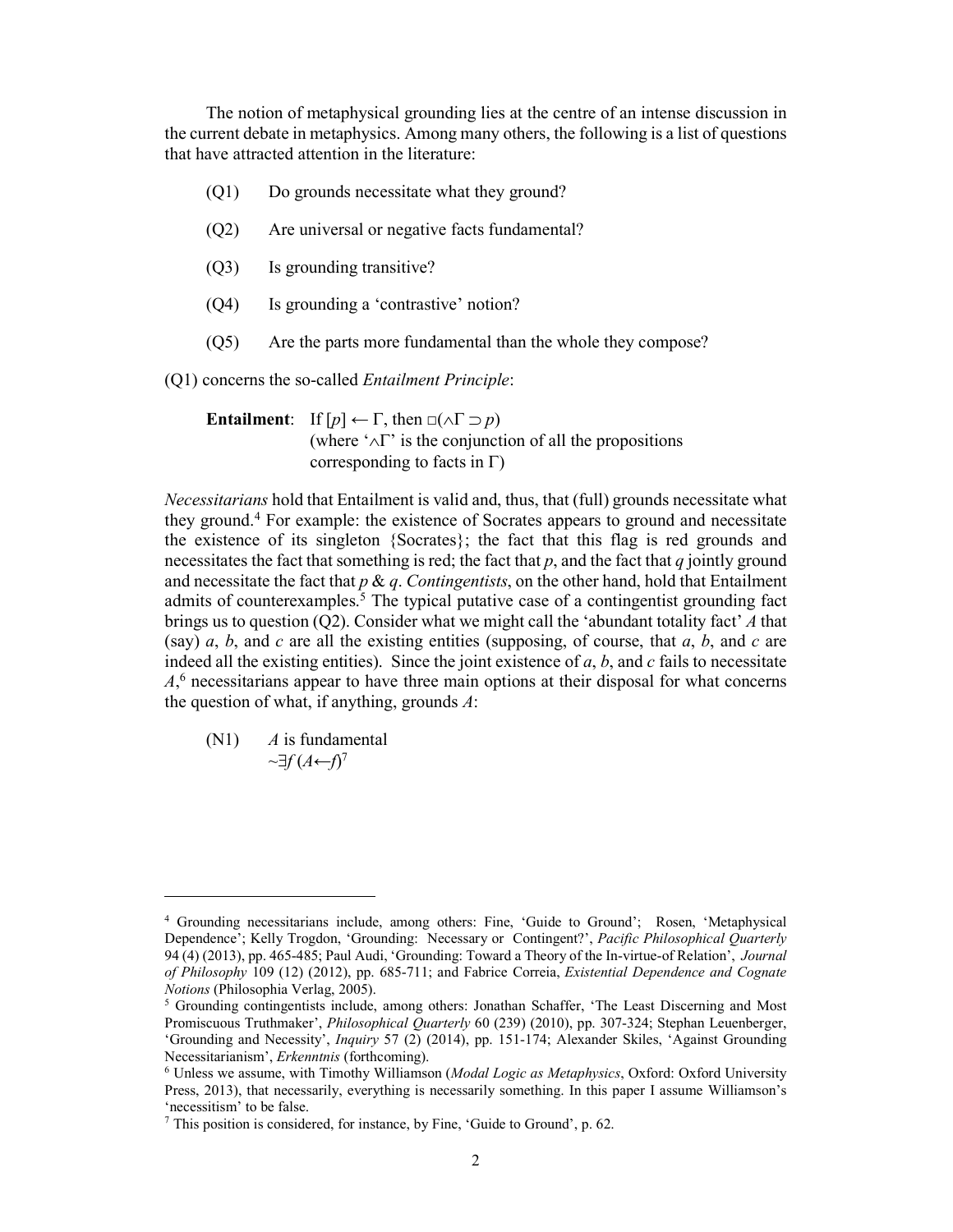- (N2) *A* is grounded in the facts [*a* exists], [*b* exists], [*c* exists], and (what we might call) the 'sparse totality fact' that everything is either identical to *a*, *b* or *c*. *A*←  $[Ed], [Eb], [Ec], [∀x(x=a \vee x=b \vee x=c)]^8$
- (N3) *A* is grounded in the facts [*a* exists], [*b* exists], [*c* exists] and every 'nonexistence fact' about contingently non-existing entities *A*← [*Ea*],[*Eb*],[*Ec*],[~*Ez*1],[~*Ez*2],[~*Ez*3],[~*Ez*4],…,[~*Ez*n],…9,10

Contingentists, on the other hand, do not need to posit either fundamental totality facts or fundamental non-existence facts at the fundamental level of reality. Since they reject Entailment, they can simply claim that what grounds the fact that *a*, *b* and *c* are all the entities that exist are simply the facts [*a* exists], [*b* exists], [*c* exists] taken together:

(C) *A*← [*Ea*],[*Eb*],[*Ec*]

In other words, whereas necessitarians appear to be forced to take either some universal facts (such as abundant and sparse totality facts) or some negative facts (such as nonexistence facts) to be fundamental, contingentists can ban both from the fundamental level of reality and please the aesthetic sense of those who have a taste for desert fundamental landscapes. Therefore, although contingentists are not committed to answering negatively to (Q2), it seems that they would lose much of their dialectic leverage against necessitarians, were they to admit either universal or negative facts at the fundamental level of reality. For this reason, in what follows I will call the version of contingentism that bans universal and negative facts from the fundamental level of reality, '*serious contingentism*'.

As for (Q3), the idea that the grounding relation is transitive has been criticised in the literature<sup>11</sup> by means of putative counterexamples like Jonathan Schaffer's famous case of the dented sphere (which will be discussed in section 5). <sup>12</sup> Since, however, transitivity appears to be a 'natural, plausible, and useful assumption', Schaffer has proposed an interesting 'replacement which not only avoids the counterexamples but [also] explains why transitivity seemed plausible, while preserving its use in generating structure'.<sup>13</sup> The main idea—which brings us to  $(Q4)$ —is that grounding should be taken to be a *contrastive* notion, and thus a *quaternary* relation having the form:

-

<sup>8</sup> See, for instance, Rosen, 'Metaphysical Dependence'.

<sup>9</sup> To my knowledge, nobody upholds this (rather uneconomical) option in the literature (at least explicitly). <sup>10</sup> For simplicity's sake I am not considering whether the facts [*a* exists], [*b* exists], and [*c* exists] are derivative or fundamental. If, for instance, [*b* exists], and [*c* exists] were derivative on [*a* exists] then [*b* exists], and [*c* exists] would not feature among the fundamental grounds of *A* (if any). This issue is not crucial to the argument I will present in section 2 and can thus be left aside.

<sup>&</sup>lt;sup>11</sup> See, for instance: Jonathan Schaffer, 'Grounding, Transitivity, and Contrastivity' in Correia and Schnieder, *Metaphysical Grounding*, pp. 122-38; and Gonzalo Rodriguez-Pereyra, 'Grounding is not a Strict Order', *Journal of the American Philosophical Association* (forthcoming). Notice, however, that Rodriguez-Pereyra argues that grounding is not transitive because it takes *truthmaking* not to be transitive and to be a case of grounding. Therefore, it is not clear whether his counterexamples could show that also the more specific notion of grounding discussed in this paper is not transitive.

<sup>12</sup> For a discussion of Schaffer's counterexamples to transitivity, see: Michael J. Raven, 'Is Ground a Strict Partial Order?', *American Philosophical Quarterly* 50 (2) (2013), pp. 191-199; Jon Litland, 'On Some Counterexamples to the Transitivity of Grounding', *Essays in Philosophy* 14 (1) (2013); Amir A. Javier-Castellanos, 'Some Challenges to a Contrastive Treatment of Grounding', *Thought: A Journal of Philosophy* 3 (3) (2014), pp.184-192; and Rodriguez-Pereyra, 'Grounding is not a Strict Order'. <sup>13</sup> Schaffer, 'Grounding, Transitivity, and Contrastivity', p. 129.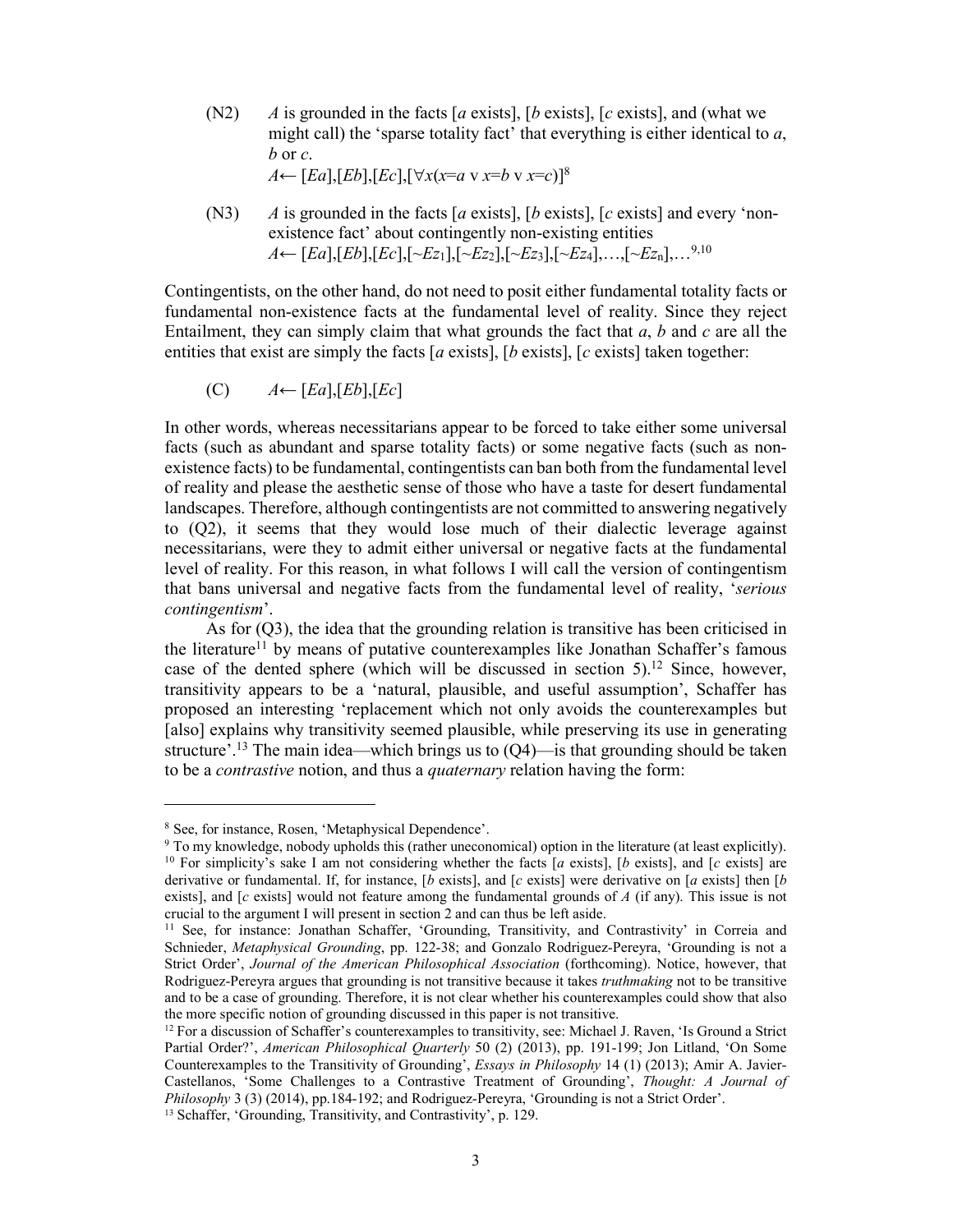## **Contrastive Grounding**: The fact that  $\varphi$  rather than  $\varphi^*$  grounds the fact that  $\psi$ rather than ψ\*

While standard binary grounding is not transitive, claims Schaffer, contrastive grounding is, at least if transitivity is defined as follows:

**Differential Transitivity**: If the fact that φ rather than φ\* grounds the fact that ψ rather than  $\psi^*$ , and the fact that  $\psi$  rather than  $\psi^*$ grounds the fact that  $\rho$  rather than  $\rho^*$ , then the fact that φ rather than φ\* grounds the fact that ρ rather than ρ\*

Finally, (Q5) addresses the relation between grounding and mereology. This table is composed of a certain number of particles arranged table-wise. It seems thus correct to say that the fact that there is a table depends on the fact that there are particles arranged table-wise. Furthermore, this train of thought can be generalised to the idea that every mereological composite entity at least partially depends on the existence of its parts. This quite widespread idea, which can be labelled 'priority pluralism', has been attacked by Schaffer, who has argued for the 'priority monist' thesis, according to which there is only one fundamental entity, the *cosmos*, which is the mereological fusion of every concrete entity, and such that each one of its parts is metaphysically dependent on it.<sup>14</sup> Schaffer takes grounding to be a relation that can hold between entities from different ontological categories, and thus also between individuals. However, if we take grounding to be a relation between facts (as I will be doing in this paper), then the central claim of Schaffer's 'Priority Monism' can be formulated as follows:

**Priority Monism**: There is exactly one fundamental existence-fact about a concrete object and it is the fact that the cosmos exists.

In what follows I will argue that there is an interesting and so far unnoticed relation between (Q1)-(Q5), that is, that (serious) contingentism appears to be incompatible with the idea that the grounding relation is transitive, unless either priority monism or contrastivism about grounding are assumed. I will thus conclude that philosophers endorsing priority pluralism and the idea that grounding is transitive and non-contrastive appear to have good reasons to also endorse necessitarianism and the validity of Entailment.

### **2. Serious contingentism and a counterexample to transitivity**

Suppose serious contingentism is true and consider the possible world *w*. In *w*,  $a_1$ ,  $a_2$ ,  $a_3$ , *…*, *a*<sup>n</sup> ('the *a*s') are all the entities that exist, *b* is a contingently non-existing object, and there is an entity  $a_1$ , such that the fact that  $b$  does not exist is not even partially grounded in the fact that  $a_1$  exists.

 $(1)$  The fact that *b* does not exist is not even partially grounded in the fact that  $a_1$  exists  $\sim$ ( $\sim$ *Eb*]  $\leftarrow$  [*Ea*<sub>1</sub>])

Consider now the abundant totality fact saying that  $a_1, a_2, a_3, \ldots, a_n$  ('the *a*s') are all the entities that exist (call it 'T'). *Qua serious* theorists, serious contingentists take T to be a

 $\ddot{ }$ 

<sup>14</sup> Jonathan Schaffer, 'Monism: The Priority of the Whole', *Philosophical Review* 119 (1) (2010), pp. 31-76; Schaffer, 'The Least Discerning and Most Promiscuous Truthmaker'.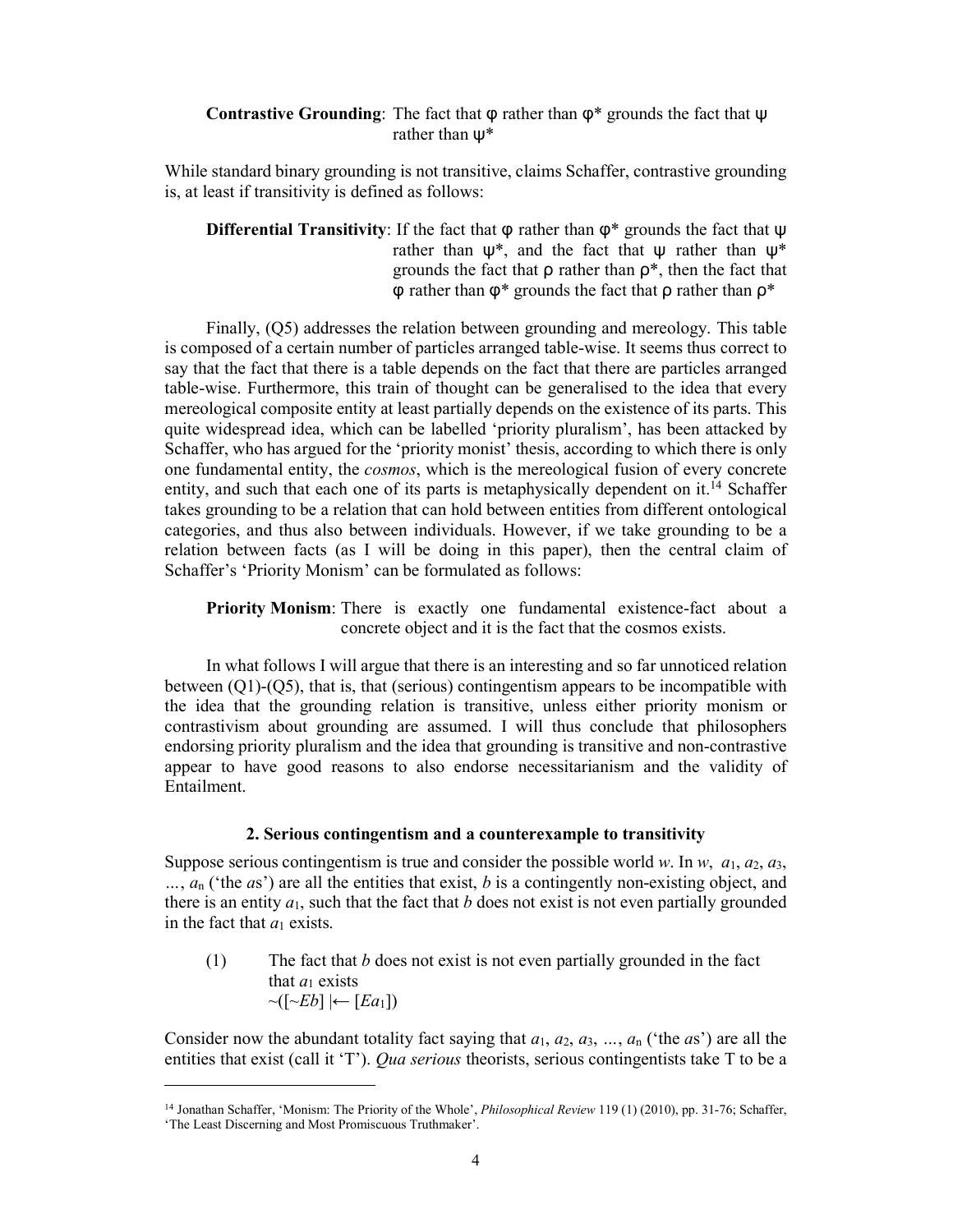derivative fact. The fact that T is not necessitated by the existence of the *a*s (as I am here assuming) is not a problem for them, since, *qua contingentists*, they can consistently take abundant totality facts like T to be fully grounded by the totality of existence facts. Therefore, serious contingentists can claim that we also have the following, in *w*:

(2) T is fully grounded in the plurality of facts:  $[a_1 \text{ exists}]$ ,  $[a_2 \text{ exists}]$ ,  $[a_3 \text{ exists}]$ exists], …[*a*<sup>n</sup> exists]  $T \leftarrow [Ea_1], [Ea_2], [Ea_3], \ldots, [Ea_n]$ 

Given the definition of partial grounding

**Partial grounding**: 
$$
f \models \Delta =_{df}
$$
 for some  $\Gamma: f \leftarrow \Gamma$  and  $\Delta \subseteq \Gamma$ <sup>15</sup>

it follows that T is partially grounded in the fact that  $a_1$  exists

(3) T is partially grounded in fact that  $a_1$  exists  $T \leftarrow [Ea_1]$ 

According to serious contingentists, also negative facts are not fundamental. Therefore, the fact that *b* does not exist must be a derivative fact. On what is this fact derivative? A *prima facie* plausible option for contingentists might be to say that the fact that *b* does not exist depends (at least partially) on T, that is the fact that the *a*s are all the entities that exist:

(4) The fact that *b* does not exist is grounded in the (abundant totality) fact (T) that the *a*s are all the existing entities  $[\neg Eb] \leftarrow T$ 

This idea seems to have the ring of intuitiveness to it, at least from the point of view of those (like serious contingentists) banning non-existence facts from the fundamental level of reality. <sup>16</sup> However, if partial grounding is transitive, it follows from (3) and (4) that the fact that  $b$  does not exist is indeed partially grounded in the fact that  $a_1$  exists

(5) The fact that *b* does not exist is partially grounded in the fact that *a*<sup>1</sup> exists  $[~\sim$ *Eb*]  $\leftarrow$  [*Ea*<sub>1</sub>]

thus *contradicting* (1).

 $\ddot{ }$ 

### **3. Two non-starters**

There are two possible responses to the argument above presented that can be dismissed straight away. The first is to claim that the possible world  $w$  is not a genuine possibility and, therefore, that, for every possible world  $v$ , every entity  $x$  existing at  $v$ , and every possible entity *y* not existing in *y*, *y*'s non-existence in *y* is partially grounded in *x*'s existence in  $\nu$ . This would entail, for instance, that even the tiniest and most insignificant

<sup>15</sup> Rosen, 'Metaphysical Dependence', p. 115; Fine, 'Guide to Ground', p. 50.

<sup>&</sup>lt;sup>16</sup> A second option is to take non-existence facts to be grounded in the *sparse* totality fact that everything is identical to one of the *a*s. Since serious contingentists can take also sparse totality facts to be grounded in the totality of existence facts, the choice between these two options makes no difference to the argument I am presenting. For this reason, I will ignore the distinction between sparse and abundant totality facts until section 7.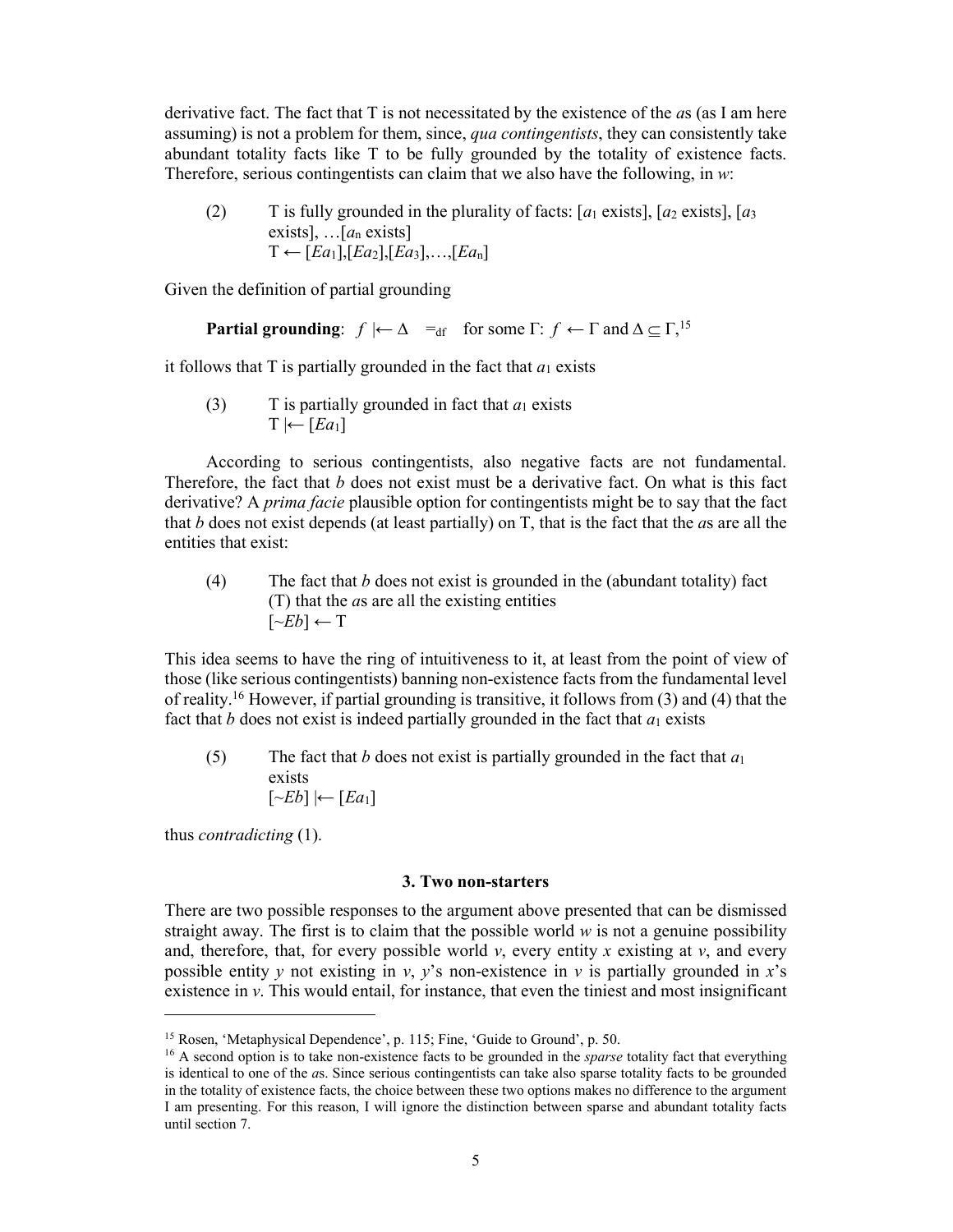entity in the remotest corner of the universe, such as a speck of dust on a remote planet, would be such that, if I existed without it existing, then its non-existence would have at least partially depended on my existence. This is, however, clearly false, as my existence (or non-existence) appears to be *irrelevant* to the non-existence (or existence) of a speck of dust on a remote planet on the other side of the universe.

The second possible response is to deny that negative facts are grounded in totality facts. Here serious contingentists embracing transitivity would face a choice: (i) either they could claim that there is indeed a *single* fact that grounds every non-existence fact (but one that—unlike totality facts—is not grounded in any existence fact whatsoever), or (ii) they could claim that there is no single fact that grounds non-existence facts because each of them possesses some '*specific'* ground. In our case, for instance, contingentists might respond that there must be some fact *f* such that *f* grounds the fact that *b* does not exist and the fact that *f* grounds *b*'s non-existence cannot be 'generalised out'17 to *any* non-existence fact. 18

However, the prospects of both choices appear to be pretty dim. On the one hand, it is really hard to see what kinds of facts could 'generically' ground non-existence facts beyond totality facts. On the other hand, the idea that in every possible world nonexistence facts always possess specific grounds strikes one as metaphysical wishful thinking. Consider, in particular, the case of fundamental and contingent entities: what can guarantee that it is necessarily the case that, if a certain fundamental and contingent entity were not to exist, the fact that it does not exist would possess a specific ground? Not only is the burden of proof on the contingentist's shoulder in this case, but the order to fill appears to be a pretty tall one.

I conclude, therefore, that serious contingentists endorsing transitivity had better look elsewhere to respond to the objection advanced in section 2.

#### **4. Transitivity and priority monism**

The intuition behind the argument of section 2 is that non-existence facts are grounded in 'the totality of what exists', so to say. However, there appear to be at least *three* main ways to precisely articulate this idea. The first is the one considered in section 2, according to which [*b* does not exist] is grounded in the abundant totality fact T

 $(4)$   $[\neg Eb] \leftarrow T$ 

 $\ddot{ }$ 

The second is to say that [*b* does not exist] is grounded in the *plurality* of existence facts *taken together*:

(6) [~*Eb*] ← [*Ea*1],[*Ea*2],[*Ea*3],…,[*Ea*n]

<sup>17</sup> On this notion of 'generalisation' see Kit Fine, 'Ontological Dependence', *Proceedings of the Aristotelian Society* 95 (1995), pp. 269-290, p. 277.

<sup>&</sup>lt;sup>18</sup> This would be equivalent to claiming the following:

<sup>(\*) [~</sup>*Eb*] ← *f* & ~∀*x*(~*Ex* → ([~*Ex*] ← *f* ))

Admittedly, the definition of specificity as 'non-generalisability' is clearly wanting: on the one hand, it appears to be inadequate when the fact  $[\varphi(a)]$  in question is such that *a* is the *only* entity *x* such that  $\varphi(x)$ ; on the other hand, the fact that a grounding fact about an entity *x* cannot be generalised to *any* entity whatsoever is hardly sufficient to make it really 'specific' to *x*. Even so, it seems to be good enough for the purpose at hand, since it appears that, at least in worlds like ours in which (as it appears plausible to suppose) non-existence facts abound, contingentists would be committed to say (in this case) that non-existence facts possess grounds that are 'specific' *at least* in this sense.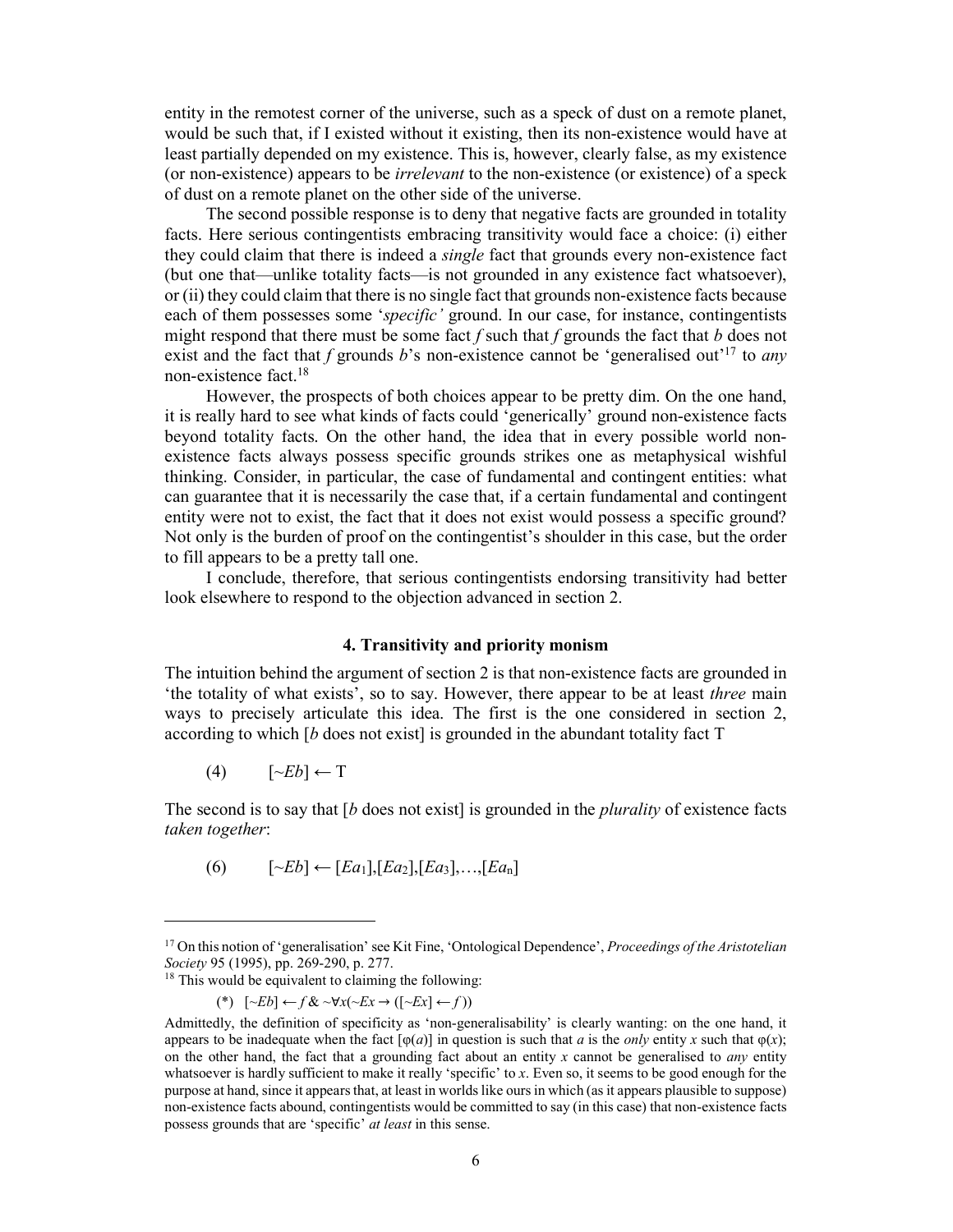The third is to take [*b* does not exist] to be grounded in the existence of the *mereological sum* of every existing thing, that is, in the Schafferean cosmos  $({}^{\cdot}k$ ):<sup>19,20</sup>

(7) [~*Eb*] ← [*Ek*]

The fact that the non-existence of *b* is grounded in the existence of  $a_1$  follows from (4) (and (3)) by the transitivity of grounding and from (6) by the very definition of partial grounding. Instead, if (7) is assumed, we need the further *pluralist* assumption that every entity is partially grounded in all of its proper parts ('*xPPy*' stands for '*x* is a proper part of  $y'$ ):

$$
(8) \qquad \forall x \forall y (xPPy \to ([Ey] \mid \leftarrow [Ex]))
$$

As a matter of fact, it follows from (8) that

(9) [*Ek*] |← [*Ea*1]

and, hence, by (7) and (9) and the transitivity of partial grounding, that

(5) [~*Eb*] |← [*Ea*1]

If, instead, we embrace priority monism and take the cosmos to be the only fundamental entity (that is: the only entity  $x$  such that the fact that  $x$  exists is a fundamental fact), then from the fact that *b*'s non-existence is grounded in the existence of the cosmos it does *not* follow that the fact  $\lceil b \rceil$  does not exist. Also depends on the fact that  $a_1$  exists. According to priority monism, it is  $a_1$  that depends on  $k$ , *not* the other way around:

$$
(10) \qquad [Ea_1] \leftarrow [Ek]
$$

Therefore, within a monist setting no contradiction can follow from transitivity in our case. Monists can consistently claim that the fact that the cosmos exists grounds (i) every existence fact, (ii) every non-existence fact, and (iii) the totality fact. The fact that *b* does not exist and the fact that *a*<sup>1</sup> exists are thus *both* derivative facts grounded in the fact that the cosmos exists and cannot, thus, form a chain of grounding relations threatening the idea that grounding is transitive.

#### **5. Transitivity and contrastivism.**

By embracing priority monism serious contingentists can successfully respond to the objection advanced in section 2 without rejecting the transitivity of grounding. This is, however, not their only option, as they can instead use the argument of section 2 to bolster the idea that grounding is a contrastive notion, without the need of embracing monism.

Consider, for instance, Schaffer's case of the dented sphere.<sup>21</sup> The fact that a certain sphere *s* is more or less spherical does not obtain in virtue of the fact that it has a certain dent *d*, but *in spite of* it, claims Schaffer. However, on the one hand, the fact that it is more or less spherical clearly depends on its having a specific (more or less spherical)

 $\ddot{ }$ 

<sup>&</sup>lt;sup>19</sup> See Schaffer, 'Monism: The Priority of the Whole'. For simplicity's sake, I am here ignoring the restriction to concrete entities. Nothing of substance will hang on this.

<sup>&</sup>lt;sup>20</sup> A variation of the first option consists in taking [*b* does not exists] to be grounded in the sparse totality fact that everything is identical to one of the *a*s (see above, footnote 16).

<sup>21</sup> Schaffer, 'Grounding, Transitivity and Contrastivity'.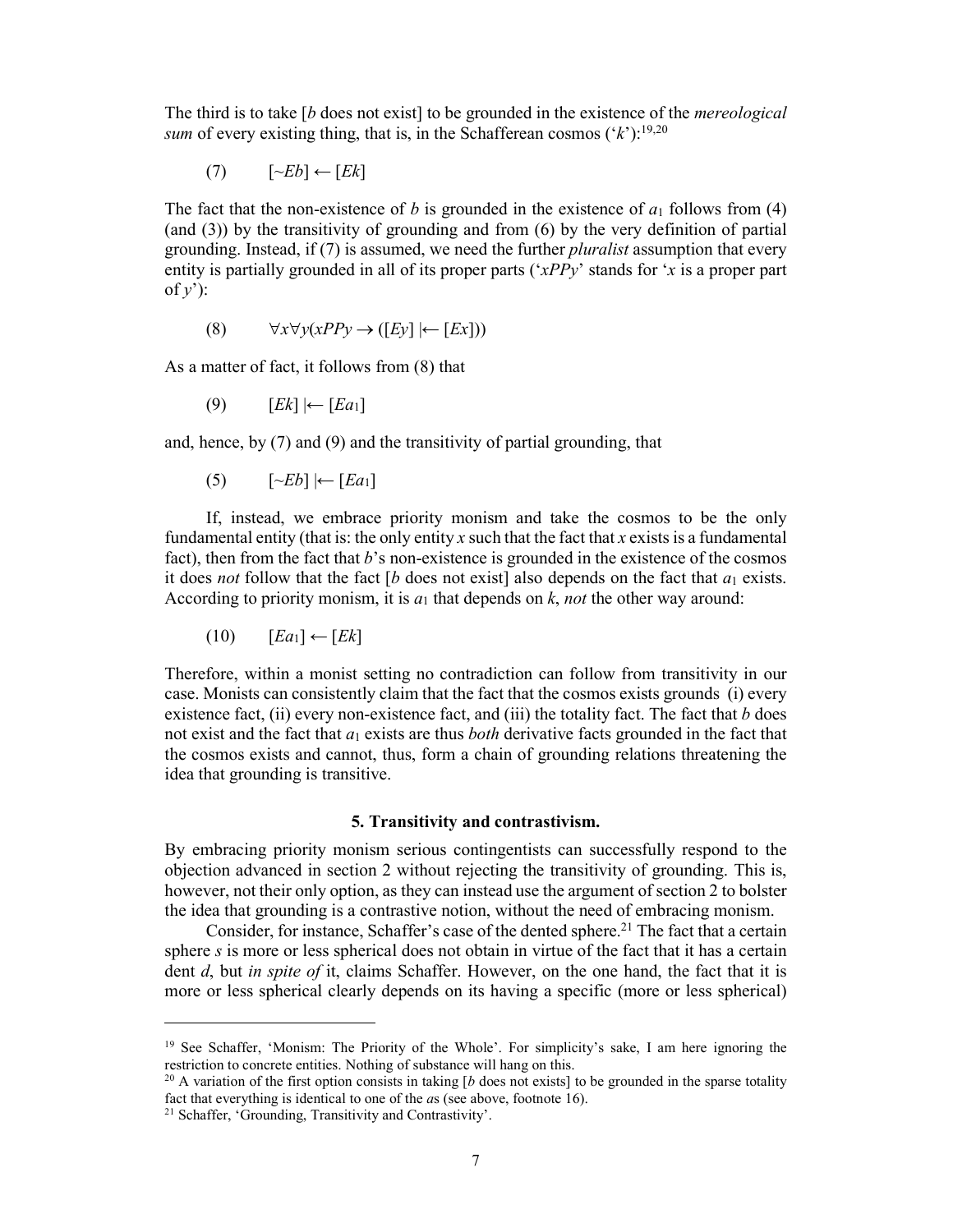shape *H*; on the other hand, it clearly has *that* specific shape partly in virtue of being dented in the way it is, that is, by having *d*.

*Counter-example*:

- (D1) The sphere *s* has the shape *H* partly in virtue of being dented in the way it is, that is, by having *d*;
- (D2) The fact that a certain sphere *s* is more or less spherical is grounded in its having a specific (more-or-less spherical) shape *H.*

Imagine, however, that you take the sphere *s* (which has the dent *d*) and start exerting some pressure on its dent *d* until the sphere is *e*-dented. As soon as you modify *d*, *s* will lose its original shape *H*. When the original dent is completely transformed into *e*, *s* has the shape *I*. However, both *H* and *I* are more-or-less spherical shapes. So, if we take *s* (that is *H*-shaped) and we slowly modify it so as to make it assume the shape *I,* we are not thereby making *any difference* to the fact that *s* is more-or-less spherical. In order to make such a difference a more radical change is needed (from *H* to, say, the non-spherical shape *Z*). Therefore, concludes Schaffer, the case of the dented sphere is not a counterexample to the transitivity of *differential* grounding.

*Contrastivist solution*:

- (D1C) The fact that the sphere has the (*d*-dented) shape *H* instead of the (*e*dented) shape *I* is grounded in the fact that it has the dent *d* instead of the dent *e*;
- (D2C) The fact that the sphere is more-or-less spherical rather than not is grounded in the fact that it has the (more-or-less spherical) shape *H* instead of the (not more-or-less spherical shape) *Z*.

The same kind of contrastive treatment can also be applied to our counterexample (in a serious contingentist and priority pluralist setting) to the transitivity of grounding:

*Counter-example*:

- (E1) The fact that the *a*s are all the existing entities is partially grounded in fact that  $a_1$  exists;
- (E2) The fact that *b* does not exist is grounded in the fact that the *a*s are all the existing entities*.*

Imagine, in fact, that in the world  $w$  God intervenes and eliminates  $a_1$ , without doing anything else. In such a case T would not be the abundant totality fact anymore. As an effect, the abundant totality fact would be the fact ('T-1') that the *as minus*  $a<sub>l</sub>$ , are all the entities that exist. However, the variation between T and T-1 would make *no* difference whatsoever to the non-existence of *b* in *w*. In order to make such a difference, God should intervene and change the abundant totality fact from T to a totality fact saying that *b*  exists, like, for instance, the fact  $(T+1)$  that the *as plus b* are all the entities that exist. Therefore, within a contrastivist framework, also the case of *b*'s non-existence appears to be no counter-example to the (differential) transitivity of the grounding relation.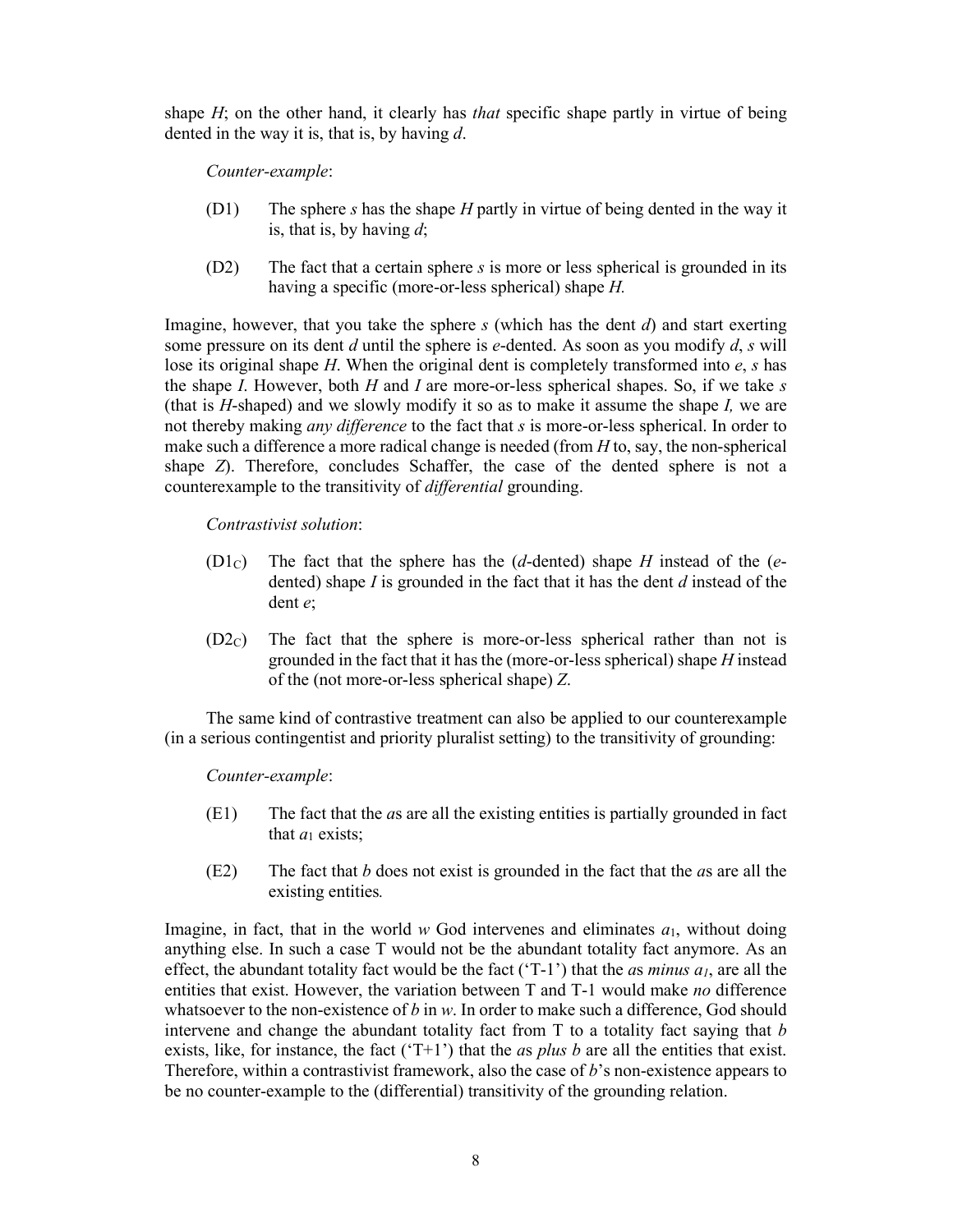*Contrastivist solution*:

- (E1c) The fact the *a*s rather than the *a*s-minus- $a_1$  are all the existing entities is partially grounded in the fact that  $a_1$  exists rather than not;
- $(E2<sub>C</sub>)$  The fact that *b* does not exist rather than it does is grounded in the fact that the *a*s rather than the *a*s-plus-*b* are all the existing entities.

To say that  $a_1$ 's existence partially grounds T—says the contrastivist—is to say that  $a_1$ 's existence makes a difference with respect to T, and so that an intervention with respect to  $a_1$ 's existence would change which fact is the abundant totality fact. However, while removing  $a_1$  from existence would indeed change the abundant totality fact from  $T$  to  $T$ -1, this would not make the faintest difference as to the non-existence of *b*, which is why the case at hand—concludes the contrastivist—is not a counter-example to the differential transitivity of grounding.

#### **6. Necessitarianism and transitivity**

Before concluding, it is worth mentioning how necessitarians can respond to the argument of section 2 (assuming they want to maintain both pluralism and transitivity without having to resort to contrastivism). In fact, while necessitarians have many options to choose from when it comes to the question as to what grounds non-existence facts, the argument presented in section 2 shows there is at least one option that is unavailable even to them. In fact, it should be now clear how necessitarians cannot *both* embrace option (N2), according to which abundant totality facts like T are grounded in the totality of existence facts together with a sparse totality fact (see above, section 1), *and together* claim that non-existence facts are grounded in abundant totality facts. In fact, this would entail in our case that, since  $a_1$ 's existence helps ground T, and T grounds *b*'s nonexistence, so the fact that *b* does not exist is partially grounded in the fact that  $a_1$  exists, contradicting thus (1) (see above). However, necessitarians appear to have at least three other consistent options to account for what grounds the fact that *b* does not exist:

 $(N_w1)$  The fact that *b* does not exist is fundamental  $\sim\exists f$ ( $\left[\sim\!\!Eb\right]\leftarrow\!\!f$ )

 $\overline{a}$ 

 $(N_w 2)$  T is fundamental and the fact that *b* does not exist is fully grounded in T ~*f* (T←*f*) & [~*Eb*]←T22

<sup>&</sup>lt;sup>22</sup> It is worth mentioning, however, that, since T cannot obtain without the *as* existing,  $(N_w2)$  is problematic if a seemingly plausible principle of free modal recombination between fundamental and contingent facts is assumed. On the validity of modal recombination at the fundamental level see: Karen Bennett, 'By Our Bootstraps', *Philosophical Perspectives* 25 (1) (2011), pp. 27-41 ( '[…] it is plausible to think that whatever the fundamental elements of the world are, they are open to free modal recombination […] In the absence of a reason to constrain their possible combination, it should be assumed that there is no such constraint; they are freely recombinable.', p. 27); Ross Cameron, 'From Humean Truthmaker Theory to Priority Monism', *Noûs* 44 (1) (2010), pp.178-198 ('There must be free recombination amongst the fundamental existents; whenever there is a necessary connection, there must be ontological dependence to explain the necessary connection.', p. 188); and Schaffer, 'Monism: The Priority of the Whole' ('[…] fundamental actual concrete objects should be freely recombinable, serving as independent units of being (building blocks, as it were). [...] If entities are metaphysically independent, then they should be modally unconstrained in combination.', p. 40). For a recent criticism of principles of modal recombination in general see: Jessica Wilson, 'What is Hume's Dictum, and Why Believe It?' *Philosophy and*